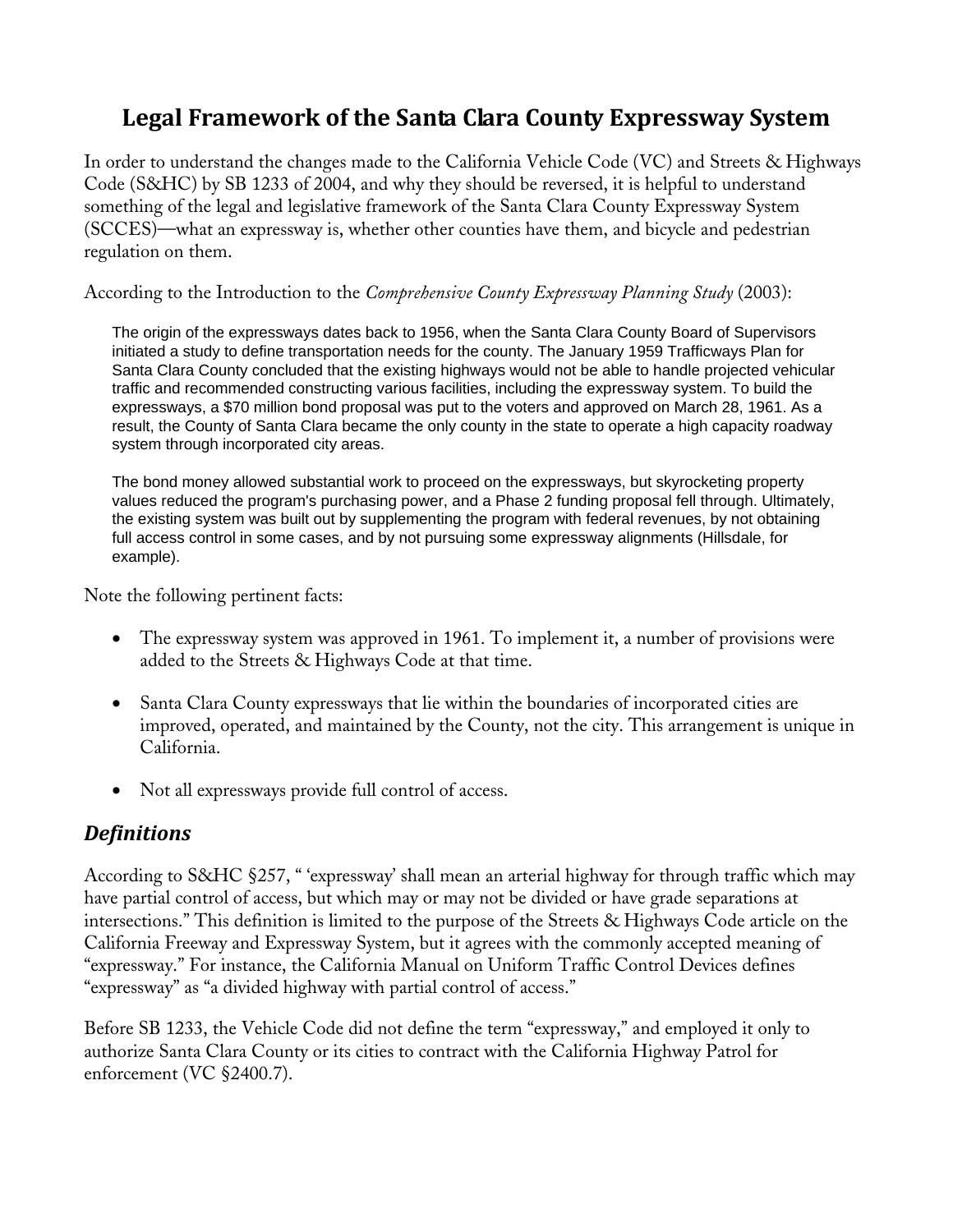In S&HC §257, a freeway, for comparison, is "a divided arterial highway for through traffic with full control of access and with grade separations at intersections," which agrees with the conventional conception. VC §332 defines freeway somewhat differently, as "a highway in respect to which the owners of abutting lands have no right or easement of access to or from their abutting lands or in respect to which such owners have only limited or restricted right or easement of access." The same definition appears in S&HC §23.5. There is no mention of division or grade separation, only of full or partial control of access. This definition therefore corresponds more closely to the conventional notion of an expressway, rather than a freeway.

In these definitions, access refers to the right to access the road from abutting properties. The right of access to a street is enjoyed by the owner of abutting lands as an incident of ownership of property, and is separate and distinct from the right of the general public in and to the street. It has been defined as extending to a use of the road for purposes of ingress to and egress from the property. *People ex rel Department of Public Works* v. *Russell* (1957) 48 Cal.2d 189, 195. It is more extensive than a mere opportunity to go into the street immediately in front of the property, but extends in both directions to the next intersecting street. *Bacich* v. *Board of Control* (1943) 23 Cal.2d 343, 352.

Control of access means the restriction of that access by government power to specified points. The rights of access must be acquired by purchase or condemnation. In its *Functional Classification Guidelines*, the Federal Highway Administration (FHWA) defines partial access control as the exercise of police power to limit access to a highway from abutting land to specified and controlled points. Thus the government still controls the rights of access, but does not exercise its control fully.

# *Implementation of the SCCES*

Large portions of the SCCES were constructed by improving existing city streets, which became County roads. The Streets & Highways Code provides two methods for establishing county highways through cities: §§1700-1706, enacted in 1935 and amended in 1961, and §§1720-1732, enacted in 1961 to be "applicable in those counties adopting a county highway bond issue after January 1, 1961" (that is, Santa Clara County). Both methods involve a resolution of the Board of Supervisors with consent of the city, and both permit the county to acquire rights-of-way for, construct, and maintain the county highway within the city. The principal difference between the two methods seems to be that the first deals only with the conversion of existing city streets, while the second allows for the creation of new county highways within a city (such as Foothill Expressway).

Both methods expressly provide that police power over the county highway remains with the city (§§1703, 1729), with specified exceptions. This division of power was upheld in *Pacific Ready-Mix, Inc*. v. *City of Palo Alto* (1968) 263 Cal.App.2d 357, where the court held that the City of Palo Alto could properly prohibit the use of Oregon Expressway, a county expressway, by vehicles exceeding a gross weight of 7 tons.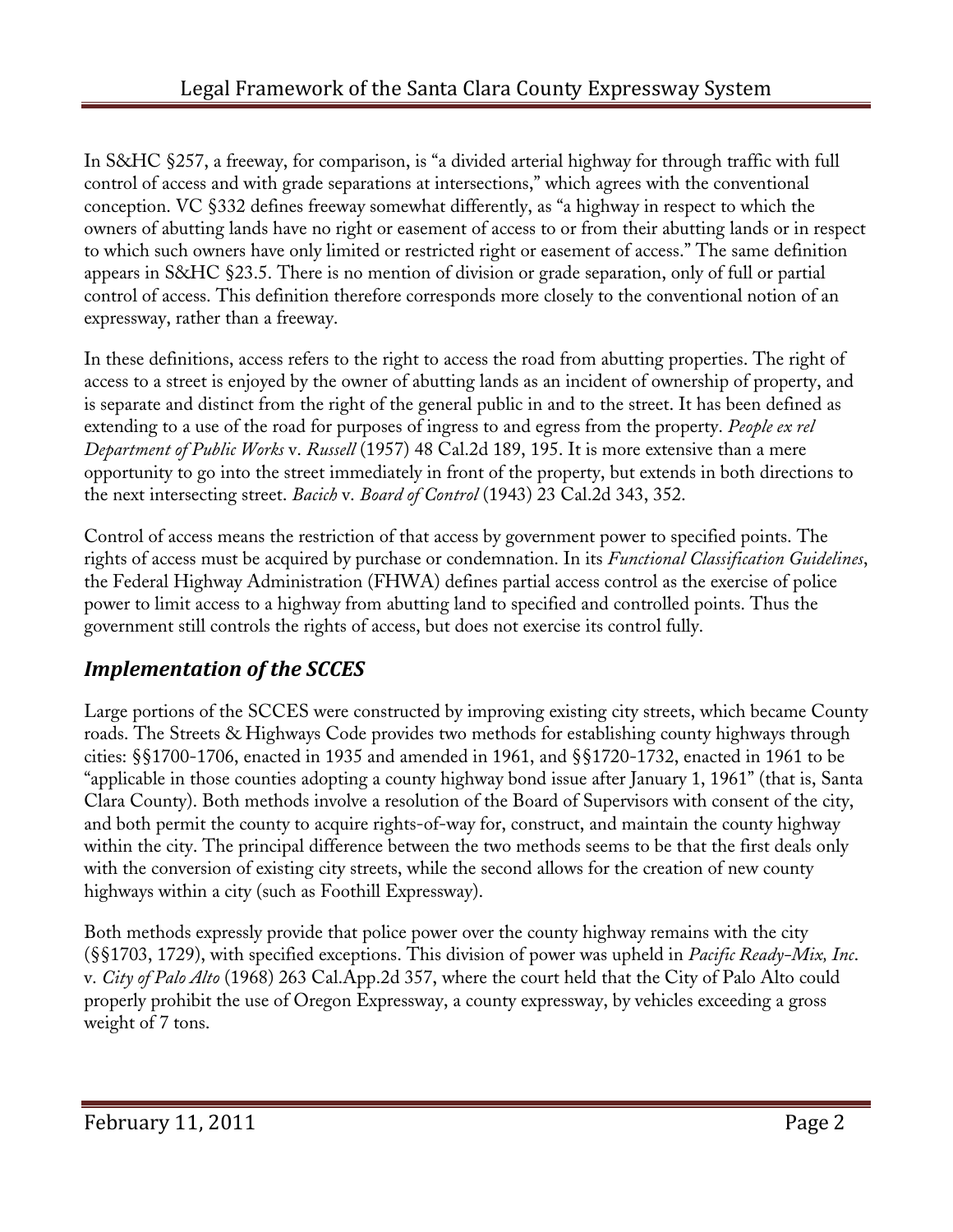S&HC §941.1 authorizes a county board of supervisors to lay out, acquire, construct, and maintain any section or portion of any street or highway within the county as a freeway or expressway and to make any existing street or highway a freeway or expressway. §941.2 provides that no public highway shall be converted into a freeway except with the consent of the owners of abutting lands or the purchase or condemnation of their right of access.

Nothing in these provisions specifies the nature of the county highway within the city. S&HC §941.4, enacted in 1989, provides an alternative method for establishing a county expressway system by agreement between the county and cities. This method requires that all roads in the system be expressways, defined for this purpose as "a highway having partial or complete control of access, whether or not divided or with separations of grade at intersections." No counties are known to have implemented such a system, but the SCCES is grandfathered in by subdivision (g).

S&HC §941.4 is silent as to police power. But nothing in that section transfers police power on county expressways within cities to the county, and §1729 would seem to control:

1729. The police power of a city with reference to a county highway within the city shall not be limited except as to those matters specifically provided for in this article.

## *Regulation of Bicyclists and Pedestrians on Expressways*

VC §21 preempts all local regulation on matters covered by the code unless expressly authorized. The only local authority to regulate bicyclists and pedestrians on roadways is provided in VC §21960, which, prior to SB 1233, permitted local agencies, by order, ordinance, or resolution, to prohibit or restrict the use by pedestrians or bicycles of freeways to which all rights of access have been acquired. Notice, however, that this is the weak Vehicle Code definition of freeway; there is no requirement for division or grade separation.

For a number of years, city ordinances prohibited bicyclists and pedestrians from five of the eight expressways. The efforts of the Silicon Valley Bicycle Coalition led to repeal of bicycle prohibitions on Foothill Expressway in 1980 and Central Expressway in 1982. As noted previously, however, Santa Clara County had not obtained full control of access over all expressways for reasons of cost. Thus, in *People* v. *Harrison* (1986), the court held that a Sunnyvale ordinance prohibiting bicyclists from Lawrence Expressway was invalid, because the expressway did not satisfy the condition that all rights of access be acquired. This ruling inherently called into question most bicycle and pedestrian prohibitions on County expressways.

Further advocacy efforts, spearheaded by Akos Szoboszlay of the Modern Transit Society and SVBC, eventually led to repeal of bicycle prohibitions from all expressways and pedestrian prohibitions from all but two, and adoption of bicycle and pedestrian accommodation policies by the County. I will defer the lengthy history of these efforts to Akos; much is described on the Modern Transit Society website at http://moderntransit.org/expy/. County Roads, however, was responsible for traffic signs on the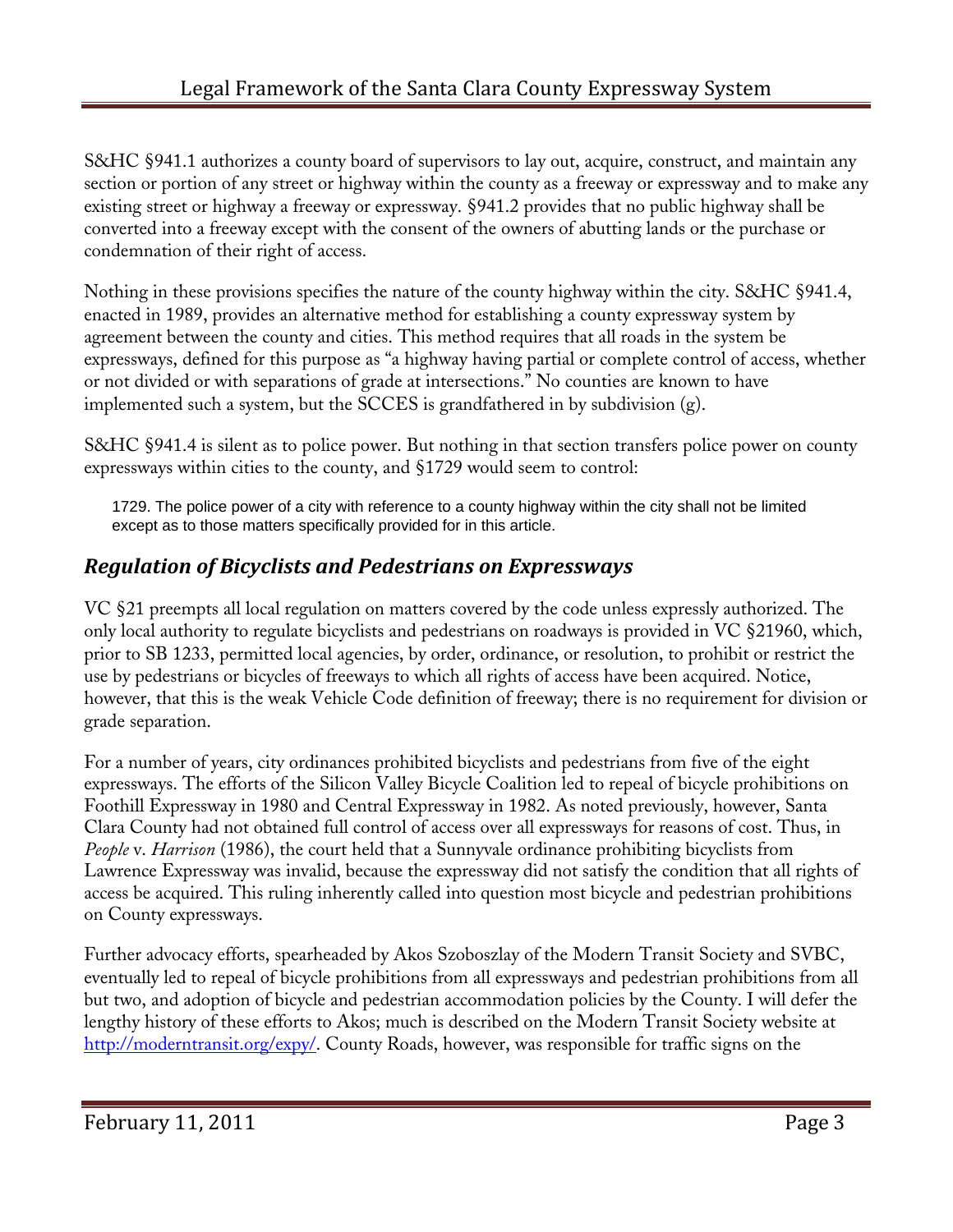expressways, and was often stubbornly resistant to removing pedestrian prohibition signs within cities that had repealed their own prohibitions.

## *SB 1233*

The Board of Supervisors Legislative Committee *2004 Legislative Policies and Priorities* document, revised and approved by the committee on December 4, 2003, contained the following initiative:

#### EXPRESSWAY SIGNAGE

**Proposal**: Allow Santa Clara County to post "Pedestrians Prohibited" signs on right-of way along County expressways.

**Background**: Current law does not provide explicit authority for the County to post "Pedestrians Prohibited" signs along side of County expressways. At the same time, it is the County's responsibility to keep this area free of pedestrians to maintain safety on the roadside.

It is believed that this minor modification could be made through as part of the Legislature's annual omnibus Local Government or Transportation bill.

This proposal was subsequently approved by the Board; it was never referred to the County's Bicycle and Pedestrian Advisory Committee (BPAC). County Counsel drafted language that, slightly amended, was incorporated into the omnibus transportation bill, SB 1233, on April 12, 2004, and in due course enacted into law.

The omnibus transportation bill, according to the Senate Transportation Committee analysis, "would make various technical, non-substantive changes to the Public Utilities Code, Streets and Highways Code, and the Vehicle Code," and "is intended to deal with minor, non-controversial transportationrelated issues by making technical and clarifying changes and repealing obsolete statutory provisions." The description of the Santa Clara County amendments was "Authorizes a county to post signs prohibiting pedestrians on county expressways," matching the one provided to the Board. Legislative Counsel also inserted a definition of "expressway" into the bill.

But the ability of County Roads to post signs was never in doubt. VC §21351 authorizes local agencies to place "such appropriate signs, signals or other traffic control devices as may be authorized hereunder or as may be necessary properly to indicate and to carry out the provisions of this code or local traffic ordinances or to warn or guide traffic." The authority that County Roads sought was *to prohibit pedestrians on County expressways*, which it lacked because the rights of access had not been acquired, and because whatever authority existed lay with the cities, not the County. This was far from a technical, non-substantive, minor, non-controversial, or clarifying change. It should not have been represented as such, and it did not belong in the omnibus transportation bill. Furthermore, the existence of this initiative was never disclosed to the County BPAC or interested parties, even when the subject of pedestrian access to expressways was discussed in Board meetings.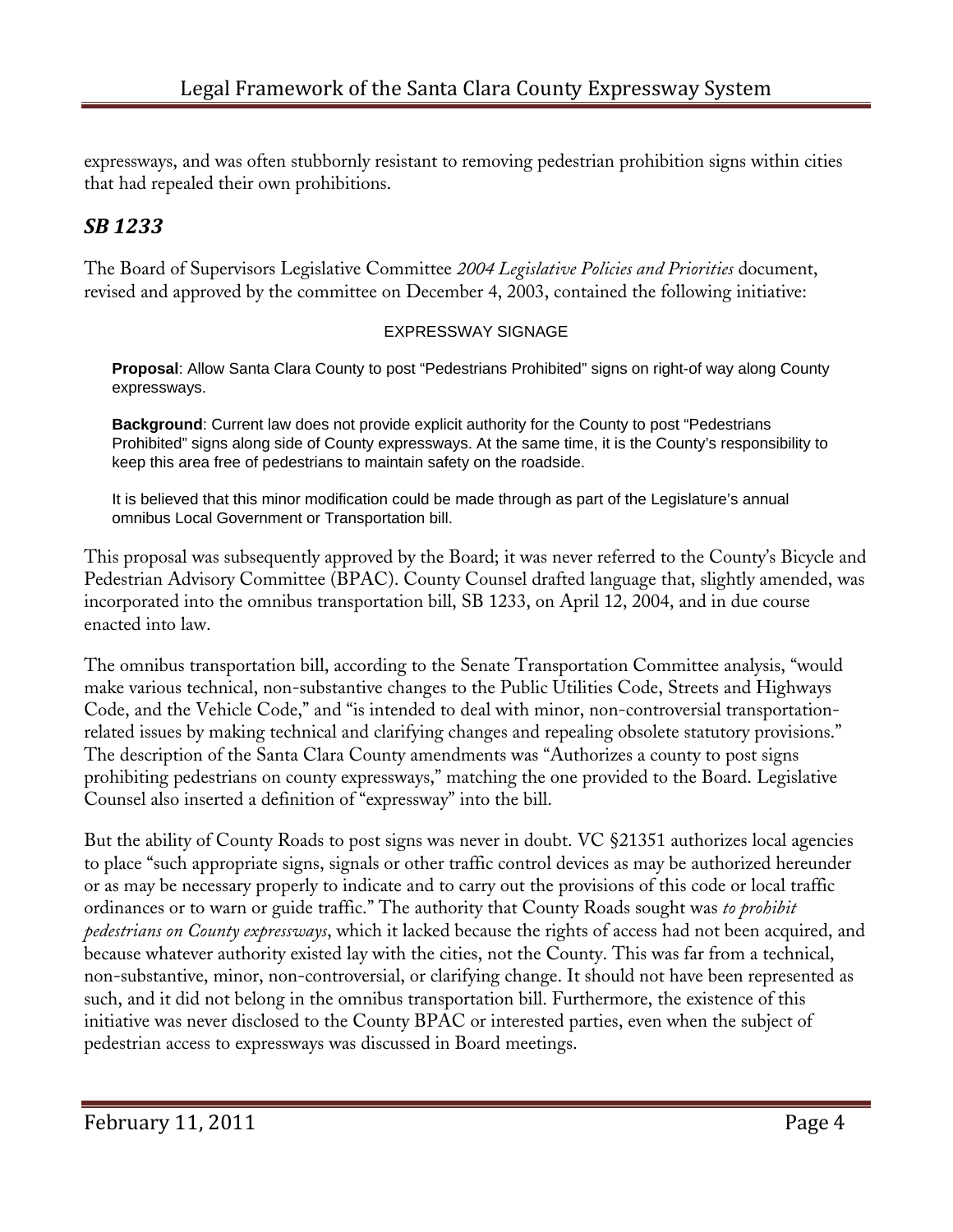The relevant portions of SB 1233 made three changes to existing law:

• Added a definition of "expressway" as VC §314:

An "expressway" is a portion of highway that is part of either of the following: (a) An expressway system established by a county under Section 941.4 of the Streets and Highways Code.

 (b) An expressway system established by a county before January 1, 1989, as described in subdivision (g) of Section 941.4 of the Streets and Highways Code.

Note that this is a procedural definition, rather than an operational one. No counties are known to have established a system under subdivision (a), and if any had, the roads would need to have partial or complete control of access. Subdivision (b) refers to the SCCES.

• Expanded the prohibitory authority under VC §21960 by including expressways (as defined above) as well as freeways, and weakening the condition that all rights of access be acquired to "vehicle access is completely or partially controlled." These changes governed bicyclists as well as pedestrians. In fact, the inclusion of expressways in the bill was probably superfluous, because the freeway authority by itself would extend to any road in the state to which vehicle access is completely or partially controlled, whether or not part of an expressway system.

Note, however, the FHWA definition of partial access control as the exercise of police power to limit access to a highway from abutting land to specified and controlled points. This implies that the right to control access must be publicly acquired, even if not exercised, which could render the partial control language largely meaningless.

• Added S&HC §1730(b):

(b) An ordinance adopted on or after January 1, 2005, by a county under Section 21960 of the Vehicle Code to prohibit or restrict pedestrian use of a portion of a county freeway or expressway contained within the limits of a city shall not become operative until approved by the city.

This provision, whose intent appears to have been to transfer control over bicycle and pedestrian prohibitions on county expressways within city limits from the city to the county (albeit with the city's consent), was badly drafted in three respects. First, approval by the city for bicycle regulation, authority for which is implied, was omitted. Second, police power remains with the city, not the county, and this addition does not change that. Third, it is unclear whether the supposed authority applies to all county expressways within a city, or only those established under the provisions of the article that §1730(b) belongs to.

#### *Response to SB 1233*

Bicycle and pedestrian advocates were justifiably outraged by both the content of SB 1233 and the process by which it was adopted. On January 10, 2006, the Board of Supervisors voted to repeal SB